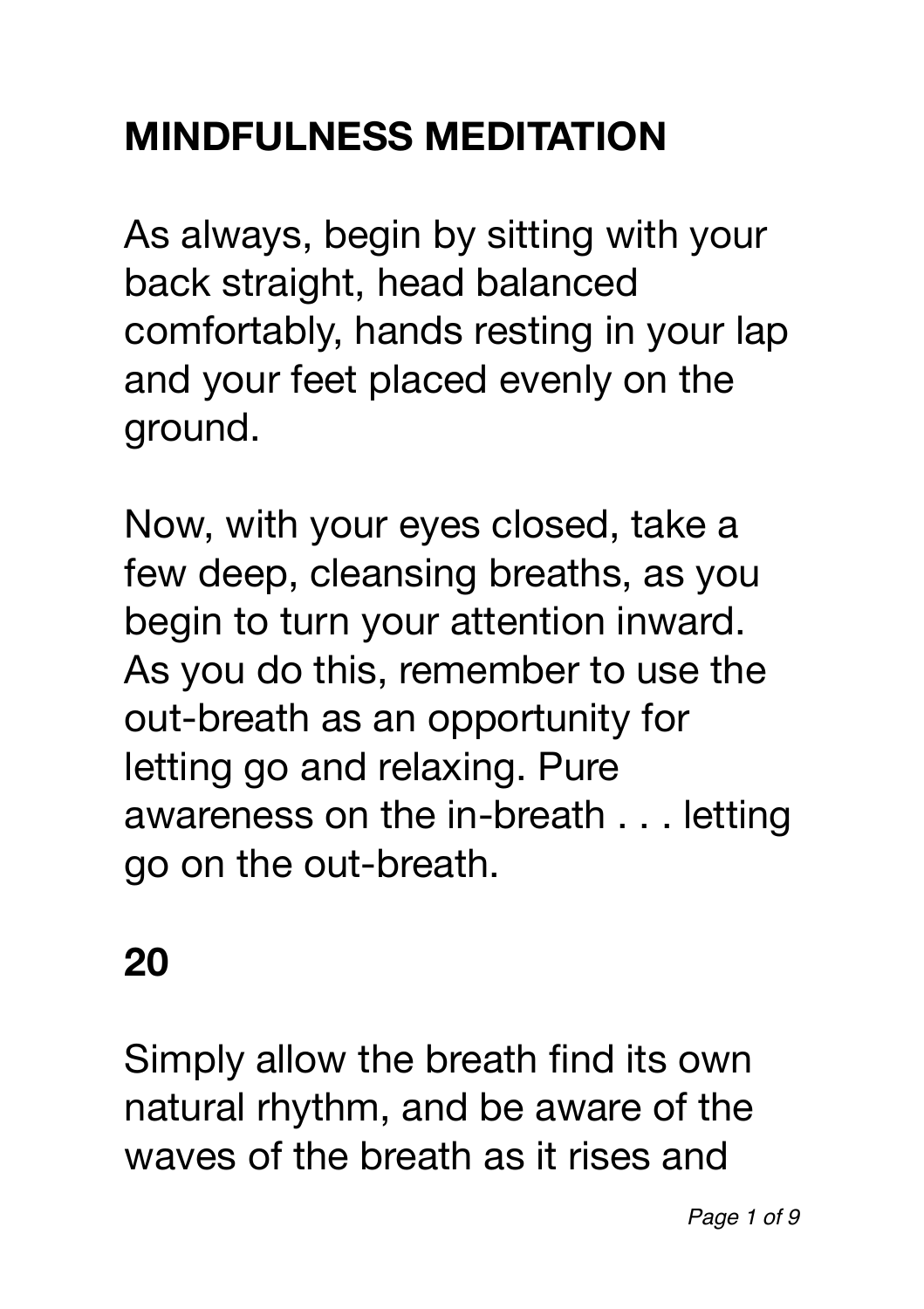falls. If you wish, you may concentrate on the natural mantra, the simple sound of the in-breath and the out-breath, or you may use your own focus word or phrase, or simply count your breaths. Sometimes the breath is long or short, sometimes it is smooth, whilst at other times you may notice irregularities. But whatever you notice as you are mindful of your breath, just let it be, without judging, without commenting, without wishing it were different. And simply be open to this moment, to each breath, to a state of acceptance of whatever is happening.

## **25**

Now, as you continue to be aware of your breathing, let your primary focus move to any sensations that may be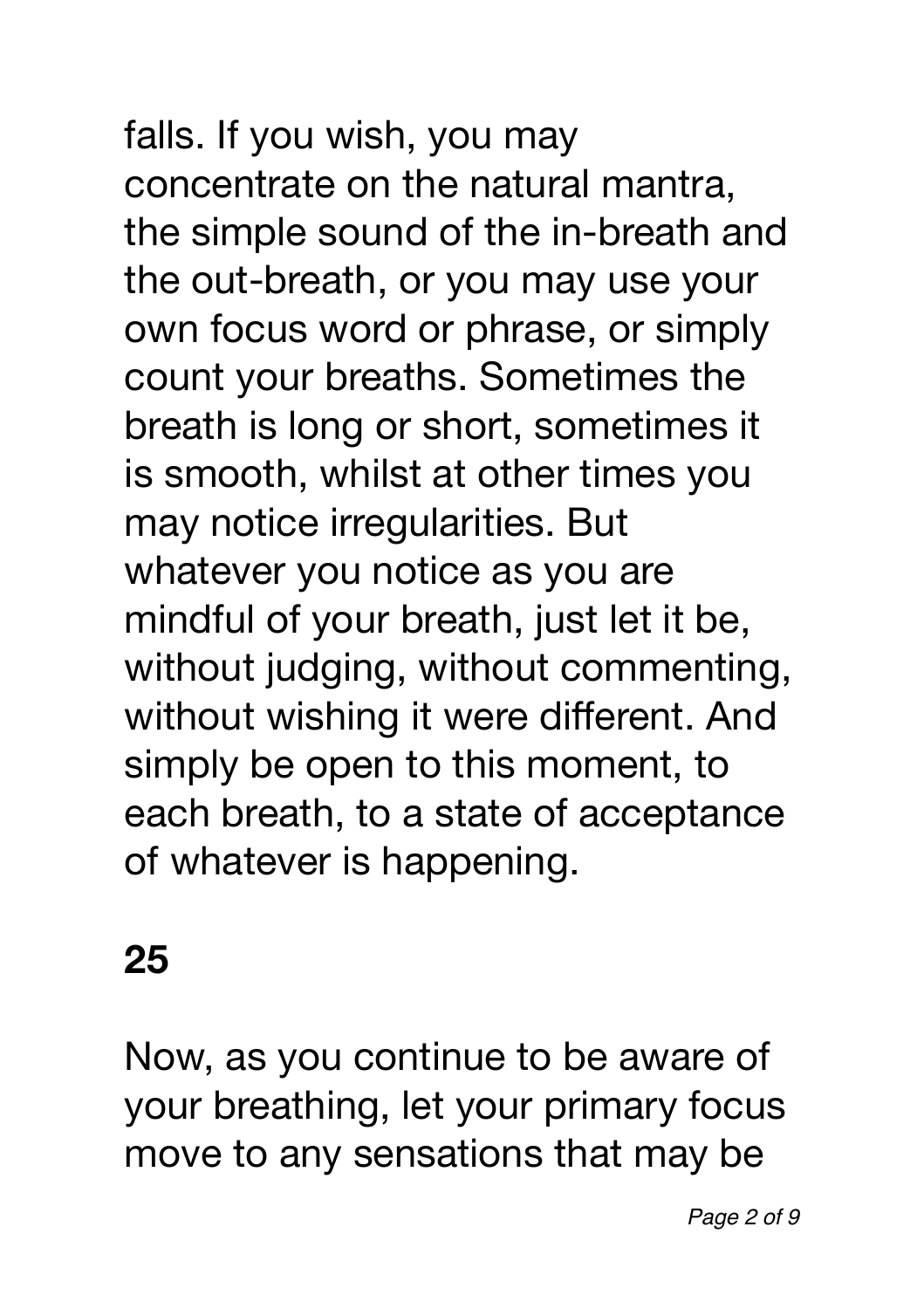present in your body. Be mindful of how you are sitting, and feel the places where your body touches and is supported by the chair. See if you can let go to the pull of gravity and feel your body become heavier and a little more relaxed. Be mindful of any subtle shifts that you notice in the body.

#### **20**

Now be open to the sensations in your hands, as they rest in your lap or touch each other. Focussing on the hands can be very quieting, very relaxing.

Begin also to relax the muscles of the face, let your eyes become soft, let go of any tension in the facial muscles as you breathe out and let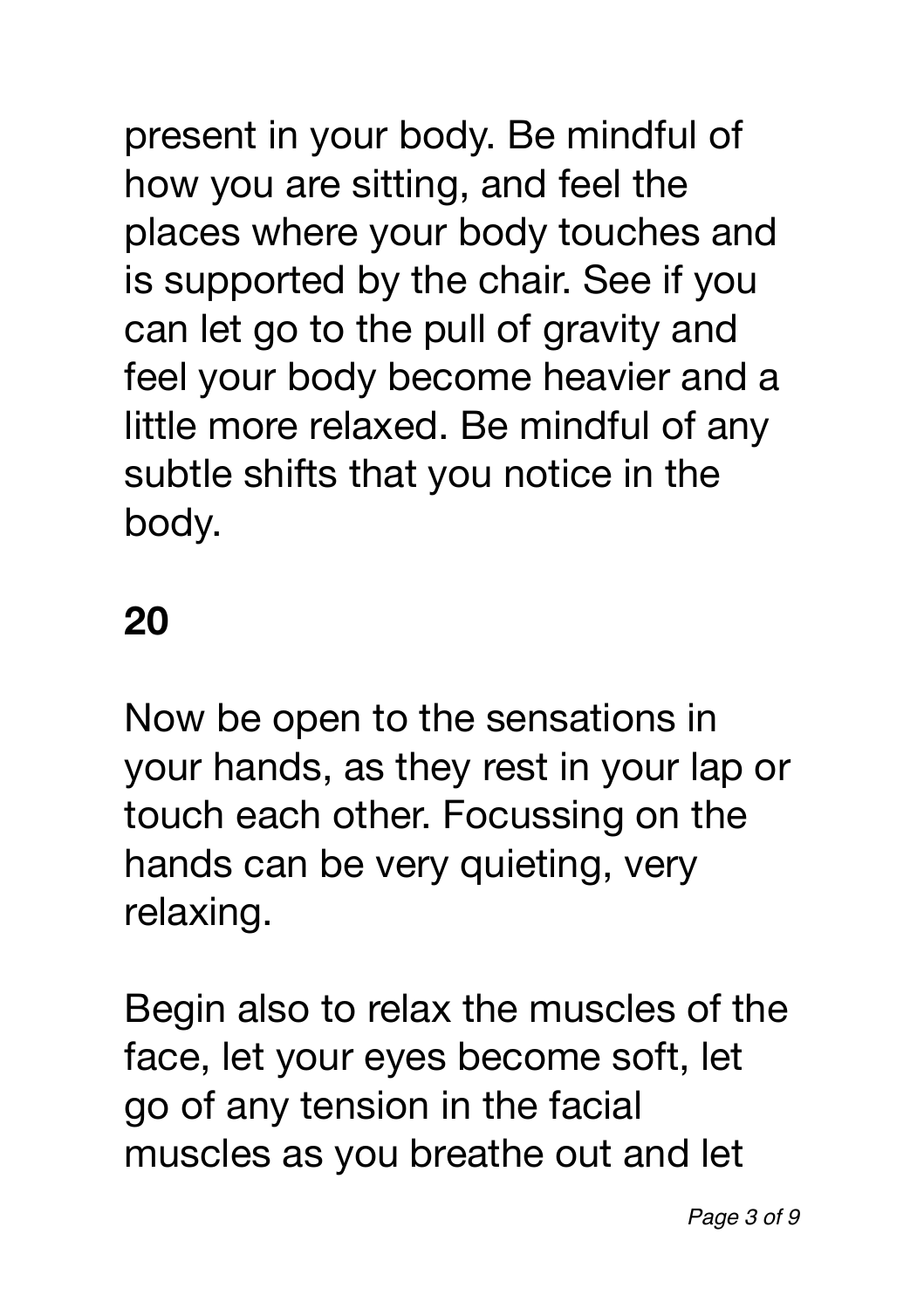go in a wave during each out-breath. Let the sense of relaxation begin to move deeper into your body.

## **20**

If you are experiencing any discomfort or pain, instead of resisting or tightening around it, can you simply allow it to be there? See if you can begin to open-up to these sensations and observe them with mindfulness, with full attention from one moment to the next. These sensations are continuously changing — just notice this with a quiet acceptance of what is happening.

Now imagine the breath moving into that area of tension, and imagine the breath softening, and helping the tension to release. Breathe into the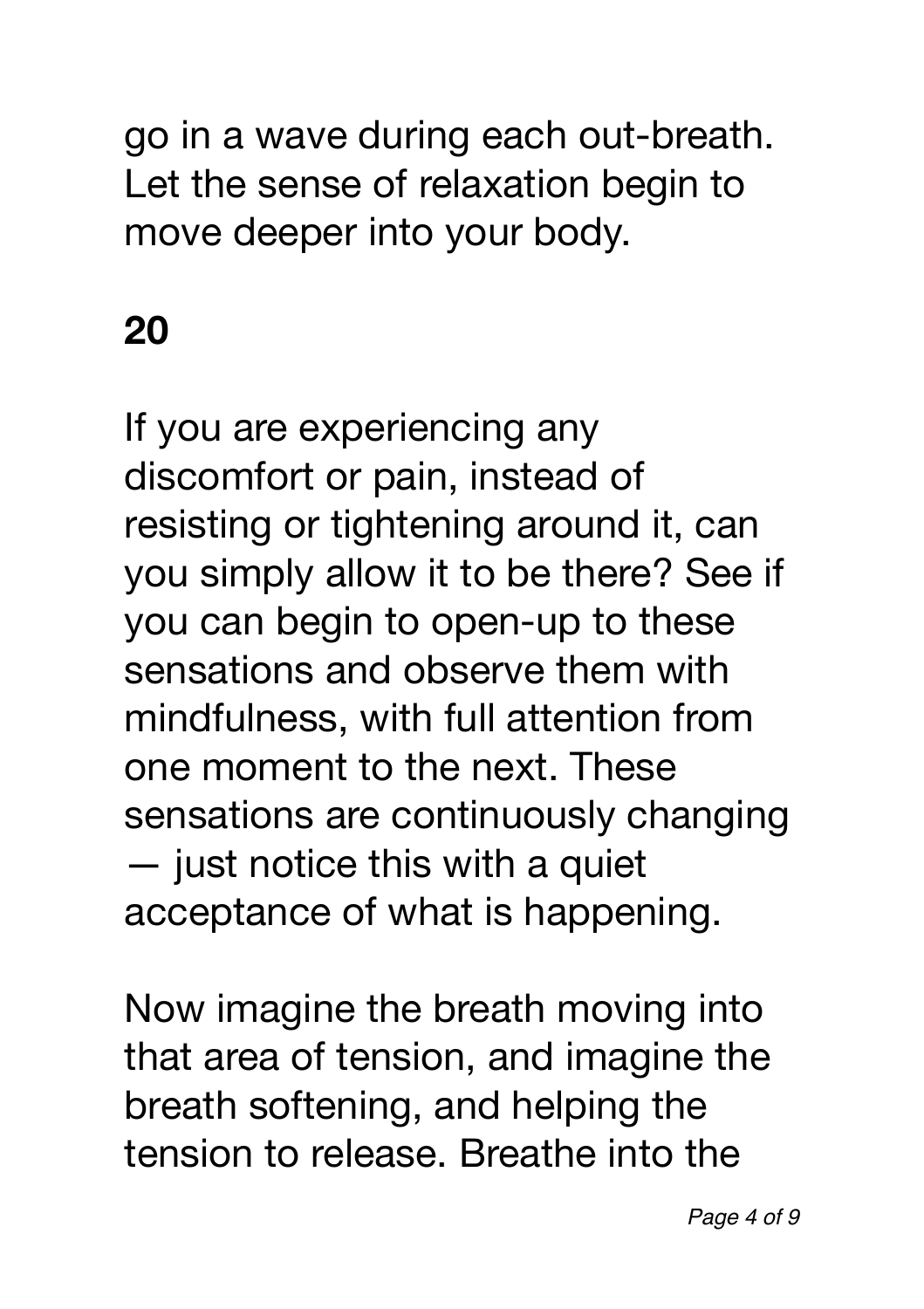discomfort . . . and breathe out of it . . . using the breath as a tool for awareness, for softening, for letting go.

### **40**

Sometimes even in the midst of restlessness or discomfort we can experience a little stillness, some acceptance. Just continue now to notice how sensations in the body are continuously arising, passing by, and then disappearing within the field of your awareness.

### **50**

Now we'll move the focus of attention from sensations in the body to thoughts in the mind. Thoughts are continuously arising, perhaps in the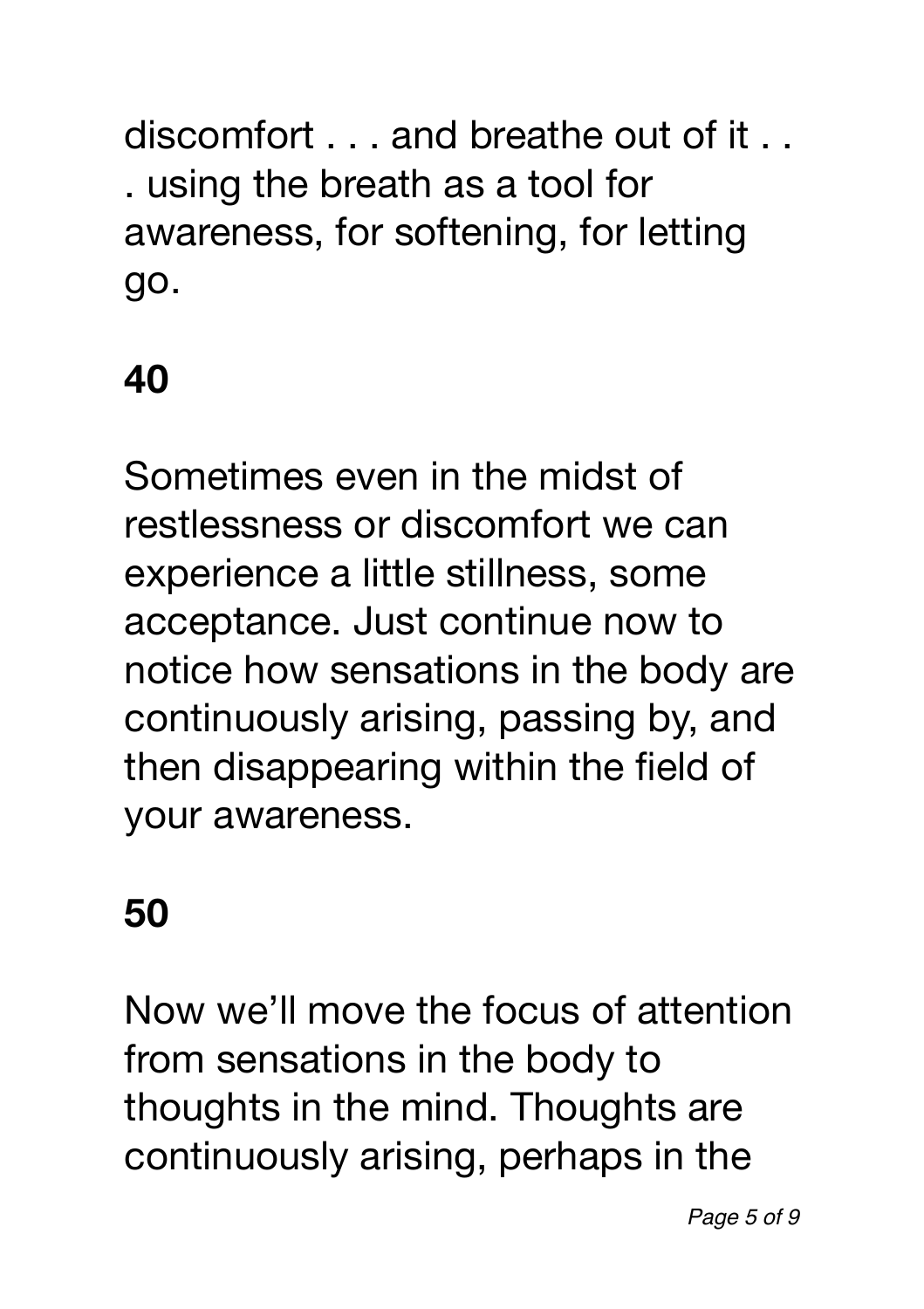form of worries, anxieties, fears and hopes, endless thoughts about everything. All this is very natural in the process of the mind. So, as you sit in stillness, the body in a state of quiet and relaxation, watch each thought as it comes and goes. Be mindful toward the process of thinking. And notice how thoughts are always subtly shifting, moving, dissolving.

### **30**

When you notice that you have been carried away in a stream of associations, a stream of thoughts, just notice that this has happened and, without judgement, without being hard on yourself, gently return again to awareness of your breath.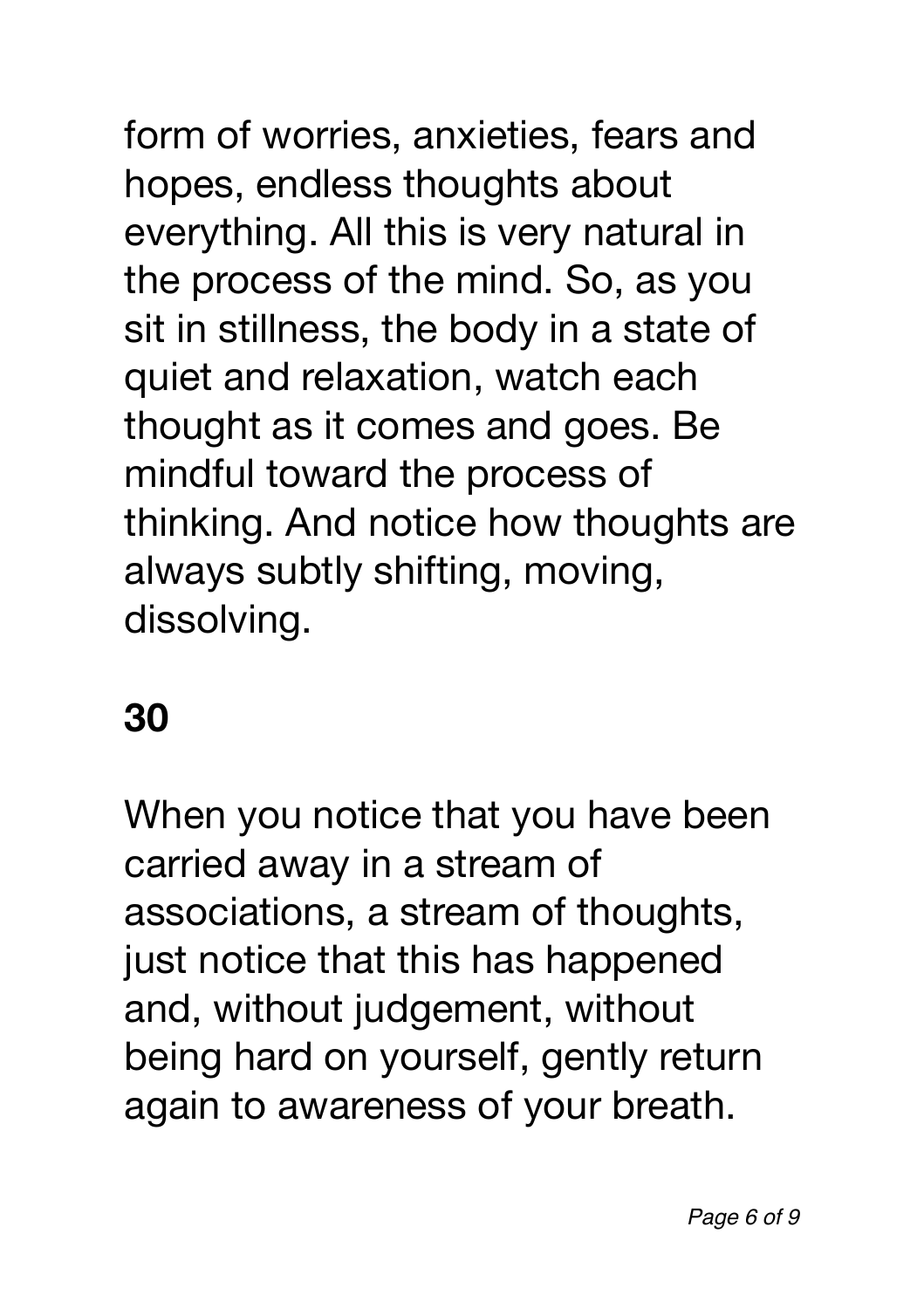The breath is the most natural way to centre ourselves and be fully in the present moment. If thoughts arise, come back to your breath. Our thoughts are like waves, that rise and fall on the surface of the mind. Occasionally we will experience moments when the waves of the mind subside a little and the mind becomes clear and quiet, like a mountain lake on a still day. In these moments of stillness we may experience the ground of our own being; a sense of wholeness; a sense of oneness. [A sense of the sustaining sea.<sup>[1](#page-6-0)</sup>

<span id="page-6-1"></span><span id="page-6-0"></span>[See https://andrewjbrown.blogspot.com/2021/01/on-need-to-](https://andrewjbrown.blogspot.com/2021/01/on-need-to-take-even-strokeshow-henry.html) [1](#page-6-1) [take-even-strokeshow-henry.html](https://andrewjbrown.blogspot.com/2021/01/on-need-to-take-even-strokeshow-henry.html)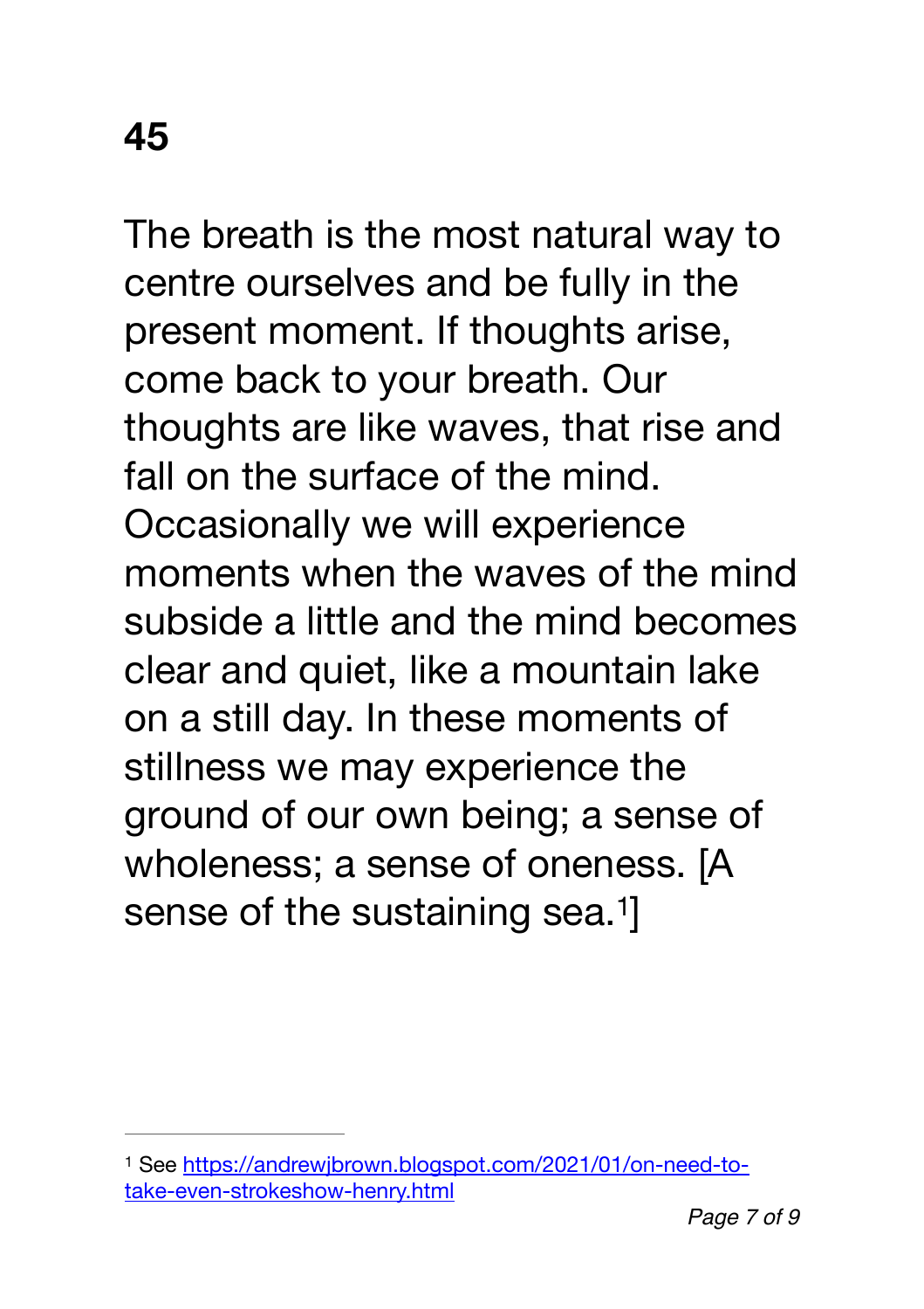Now shift the focus of awareness to any sounds that come to your attention. Simply be open and receptive to the sounds that arise in the environment. There is no need to judge these sounds as pleasant, unpleasant, or distracting; simply accept whatever sounds come, whatever sounds go.

#### **50**

Whenever you become aware that the mind is wandering, come back to the breath. Pure awareness on the inbreath . . . letting go on the outbreath. Use the breath to let go of distraction, impatience, boredom, restlessness, or whatever else you notice.